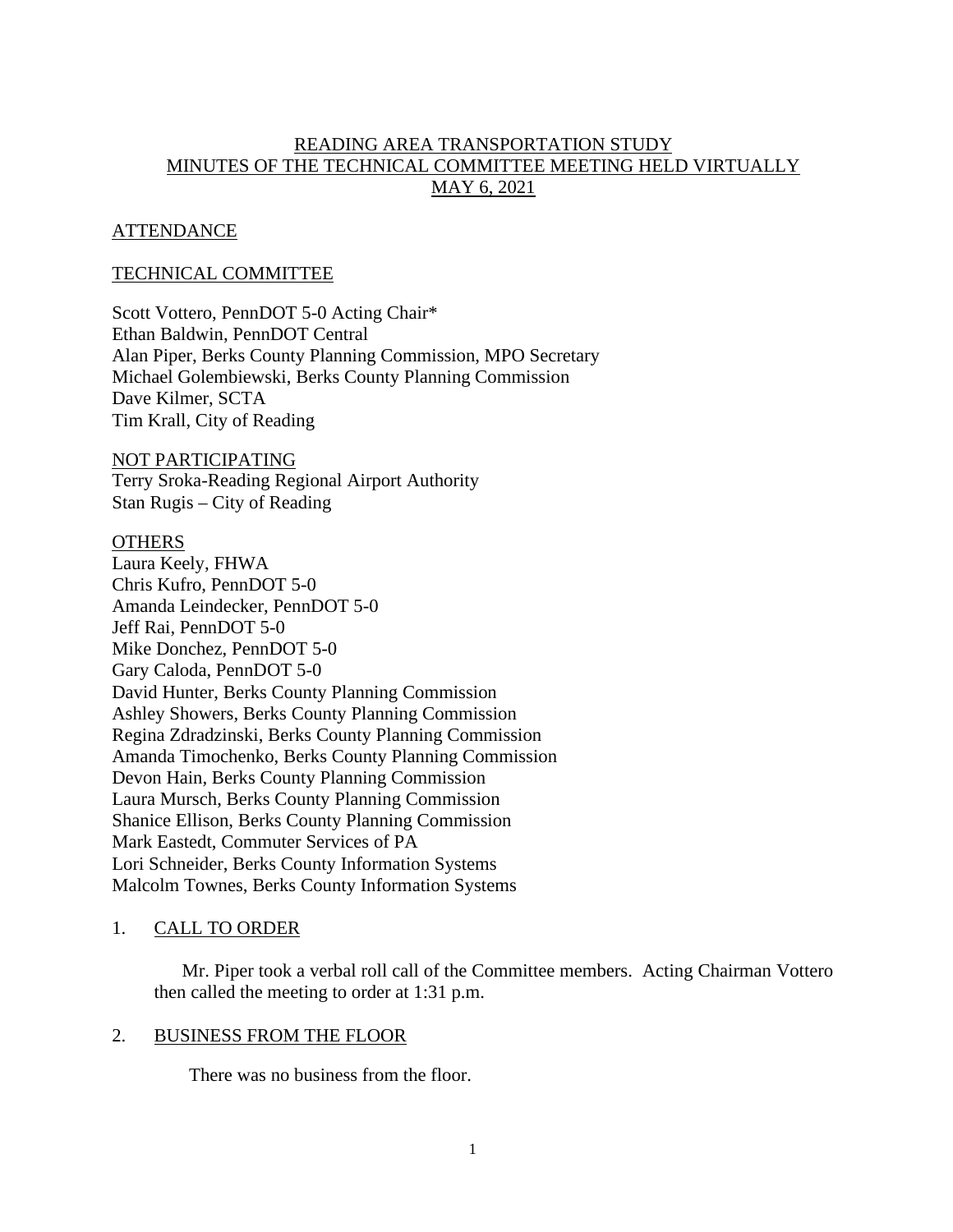# 3. REVIEW/RECOMMENDATION ON MINUTES FROM TECHNICAL COMMITTEE OF MARCH 4, 2021

Acting Chairman Vottero asked for a motion to approve the minutes from the Technical Committee meeting of March 4, 2021.

MOTION: Mr. Kilmer made a motion to approve the minutes from the Technical Committee meeting of March 4, 2021. Mr. Krall seconded the motion and it passed unanimously.

## 4. PENNDOT REQUESTED AMENDMENTS/MODIFICATIONS TO FFY 2021-2024 TIP

Mr. Donchez gave an update on PennDOT's requested Amendments/Modifications to FFY 2021-2024 TIP from February 26, 2021- to April 23, 2021.

- There are 11 Administrative Actions including 1 Statewide Administrative Action – each of these involve shifting funding among existing projects to reflect current needs.
- There were no Amendments.

Mr. Piper noted the Administrative Actions are adjustments made to existing projects to keep them moving along. He did not see anything that would affect the timing of other projects.

# 5. REVIEW/RECOMMENDATION ON CMAQ FUNDED PROJECT SELECTION PROCESS

Mr. Golembiewski stated that the draft CMAQ project selection process was reviewed in March. There were concerns at that time that the selection process was not vetted through District officials, since they would part of the process. Staff met with District officials on April 8, 2021. District officials noted some concerns which were then taken to FHWA officials. The three main concerns were: 1) When will this process begin to take effect? The answer is that it would start with the upcoming TIP process; 2) Would this be required for local input into the 12-Year Statewide Program or the LRTP? The answer is no, the selection process is for MPO functions; and, 3) How far into the process does a proposed project need to be before it goes through this selection process? To be considered for CMAQ funding, we need enough information to be able to run an Emissions Analysis on a project to ensure we are getting emissions benefits. If the project is not far enough along in the process, then it would not be considered through this selection process.

Mr. Golembiewski stated that we need to have a process according to FHWA rules that is transparent, in writing and is publicly available. Once this process is adopted by the Coordinating Committee, it will be posted on our website and the documentation will be included in the TIP when it is updated and adopted next year.

There are three major areas where we currently direct CMAQ funding.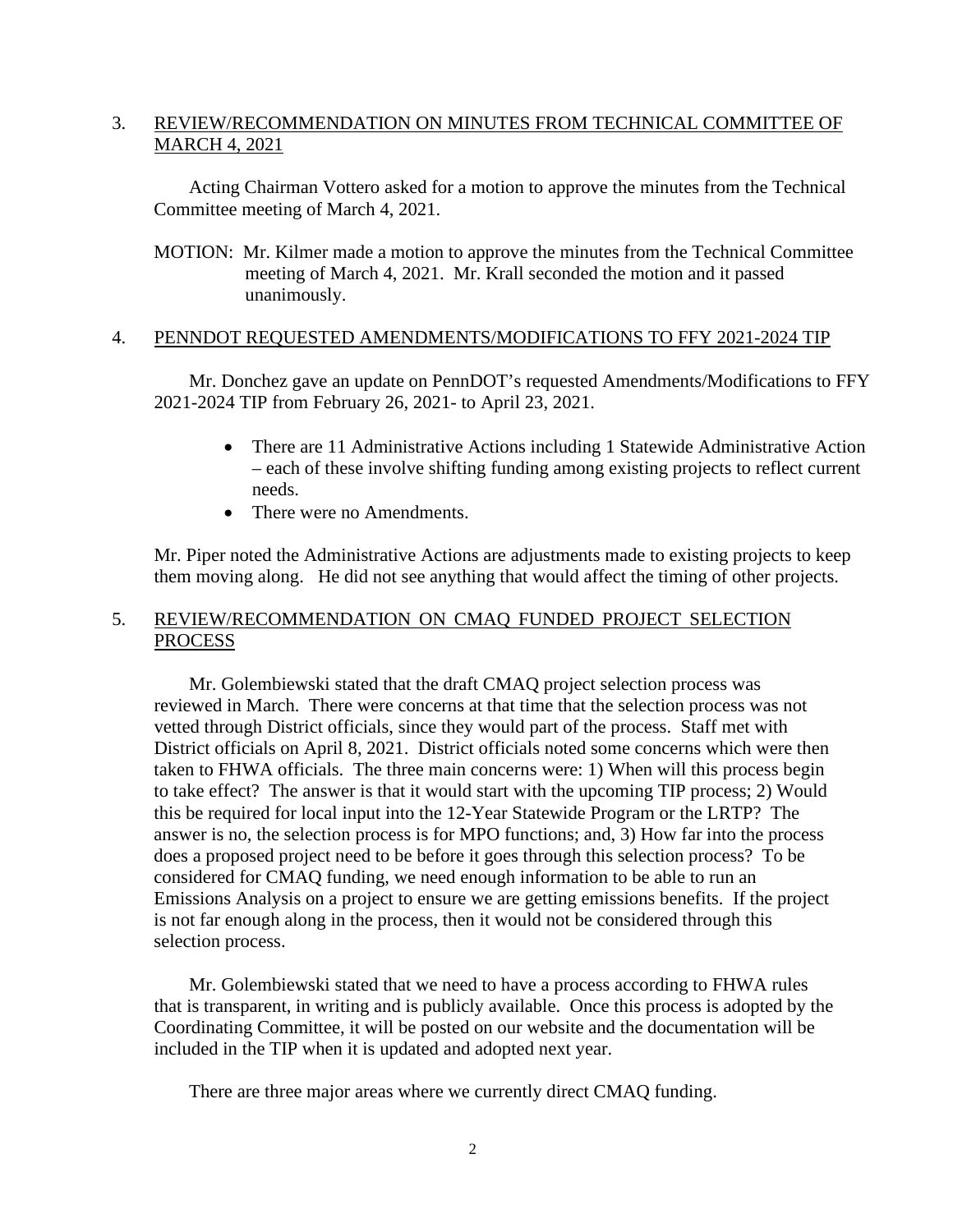- VMT reduction There is a certain amount of money given to the Susquehanna Regional Transportation Partnership (SRTP) for our part of the Commuter Services Program.
- Funding is provided to the South-Central Transit Authority (SCTA) to replace buses in the BARTA fleet with newer, cleaner technology.
- We look at off-road, non-construction projects to help address congestion or air quality. Examples include expansion of the Freeway Service Patrol, operators for the PennDOT District 5-0 Traffic Management Center, and replacing travel traffic information technology on the roadways.

Mr. Golembiewski stated that any additional funds remaining would require that potential projects for CMAQ funding go through this formalized selection process. At the very beginning of the TIP update cycle we would meet with District officials to review draft project ideas, discuss what should be included to go through this process and identify candidate projects that could potentially be funded elsewhere. Once the TIP update cycle has begun and we know how much money we will receive, the projects would be vetted through an initial screening. The three major requirements according to Federal regulations for CMAQ funding are: 1) Do we get emissions reductions? Specifically, as an area with ground-level ozone, do we get Nox and/or VOC emissions reductions; 2) Does it reduce congestion? and, 3) Does it increase capacity? If it does, CMAQ funding cannot be used for the project. If a project gets through these initial steps, then the project continues through to the next phase of the selection process.

Projects are screened using various criteria through the spreadsheet developed by FHWA and PennDOT. The spreadsheet documents the projects and the emissions benefits. If there are more projects then there is funding available, the spreadsheet would be used to identify the projects with the most benefit versus cost. A second meeting between the District and MPO staff would be held where selected candidate projects would be agreed upon and those projects would then be forwarded to PennDOT Central Office for approval. After approval, the projects are then placed onto the draft TIP.

Mr. Golembiewski said that if additional CMAQ funding is received outside of a TIP update cycle, the MPO would go through a similar process to identify projects. This process was vetted through the District and they concurred with it. There were minor changes that were requested by FHWA officials. The MPO met with them on April 22, 2021 and FHWA gave their concurrence on this process.

MOTION: Mr. Kilmer made a motion to make a recommendation to the Coordinating Committee that this process be adopted and included as part of the TIP update cycle. Mr. Vottero seconded the motion and it passed unanimously.

## 6. REVIEW/RECOMMENDATION ON FTA COMPLIANT DRAFT TITLE VI PROGRAM

Mr. Golembiewski stated that, coming out of our certification review at the end of last year, there was one corrective action submitted by FTA officials noting that we did not have an FTA compliant Title VI Program. It requires that any program using Federal funding does not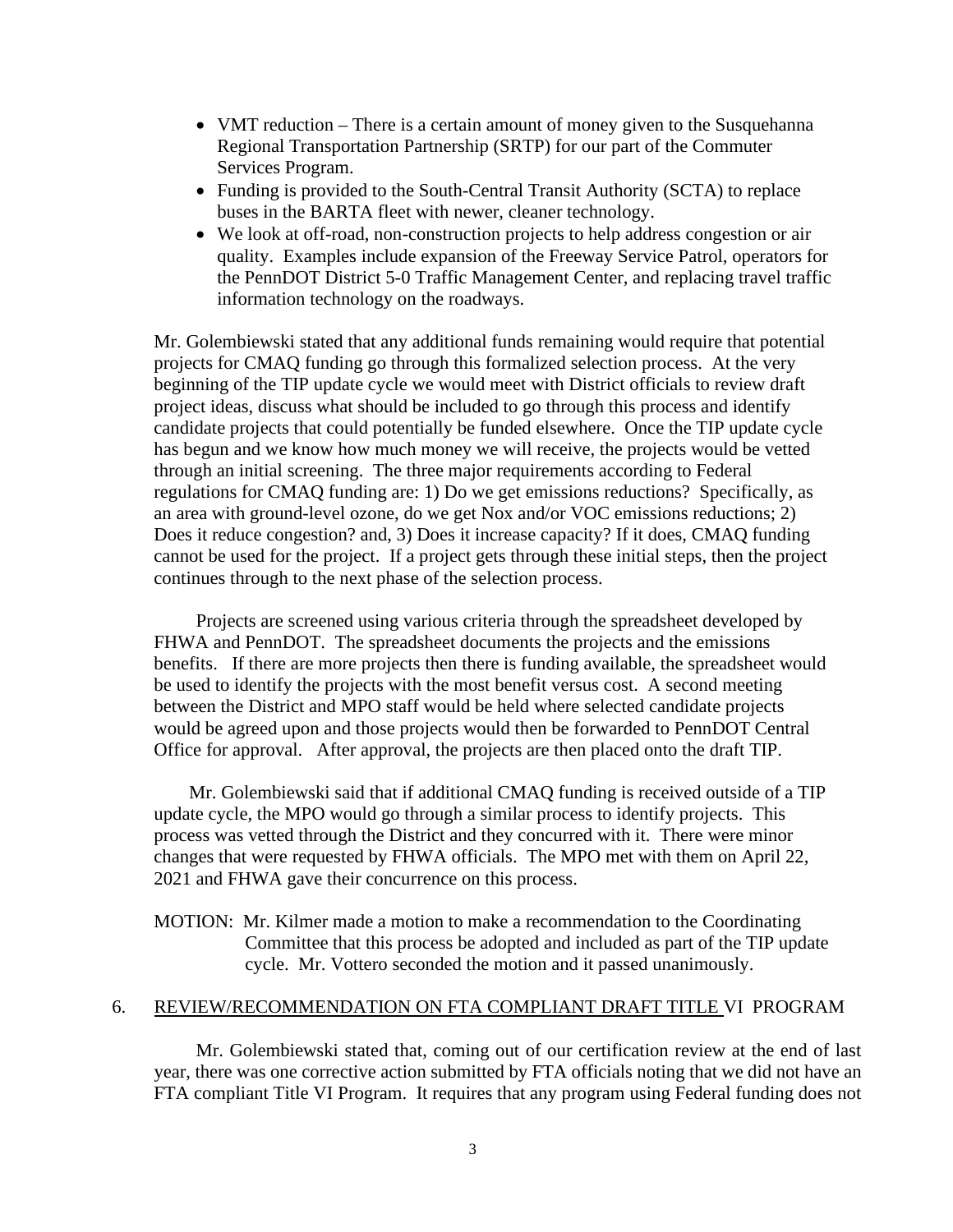discriminate based on race. In prior certification reviews, we had all the policies, procedures and items that FHWA officials required. However, we were unaware that, since we received Federal Transit Administration funding through PennDOT, we were also subject to their (FTA) regulations which required that all of those items, which we already had, be combined into one, cohesive program and submitted to PennDOT.

Mr. Golembiewski stated that, at the last Coordinating Committee meeting in March 2021, the response to that corrective action was approved. This Draft Title VI Program is in response to that action. The program itself gives a brief introduction to RATS and the makeup of the committees. The major requirements from FTA for a Title VI Program are identified and addressed. The main objectives of the FTA Title VI program are: 1) Public transportation service is provided in a non-discriminatory manner; 2) promote full and fair participation in everything that is done; 3) provide meaningful access to programs and activities for those with Limited English Proficiency; 4) Assuring that all decisions are made without regard to race, color or national origin.

Mr. Golembiewski stated that because this is an FTA program, a lot of these references are for public transportation and public transit. There are l3 specific requirements that that need to be fulfilled as part of the Title VI Program.

Program requirements are:

- Title VI Notice to the Public
- Title VI Complaint Procedures
- Title VI Complaint Form
- List of transit-related Title VI investigations, complaints, and lawsuits
- Public Participation Plan
- Language Assistance Plan for Limited English Proficiency (LEP)
- Memberships of non-elected committees and councils
- Primary recipients & how agency monitors subrecipients
- Copy of board meeting minutes or resolution adopting Title VI Program
- Demographic Profile of the metropolitan area
- Maps showing distribution of state and federal funding for public transportation projects
- Analysis of our system of investments that identifies and addresses disparate impacts

This information was sent to FTA and PennDOT's Bureau of Equal Opportunity on May  $27<sup>th</sup>$ , 2021. Ms. Beytas from FTA said she would check with Ms. Keely to ensure she received a copy. Mr. Kilmer noted that BARTA and RATS are now on the same cycle for updating Title VI Program documents. They are hoping to have their Title VI Program adopted by their board this summer. He thinks it is good to be on the same cycle because information can be shared. RATS has always been helpful in obtaining statistics, population data and everything SCTA needs to help BARTA with their program. Mr. Kilmer said if they can help RATS with anything, please let him know.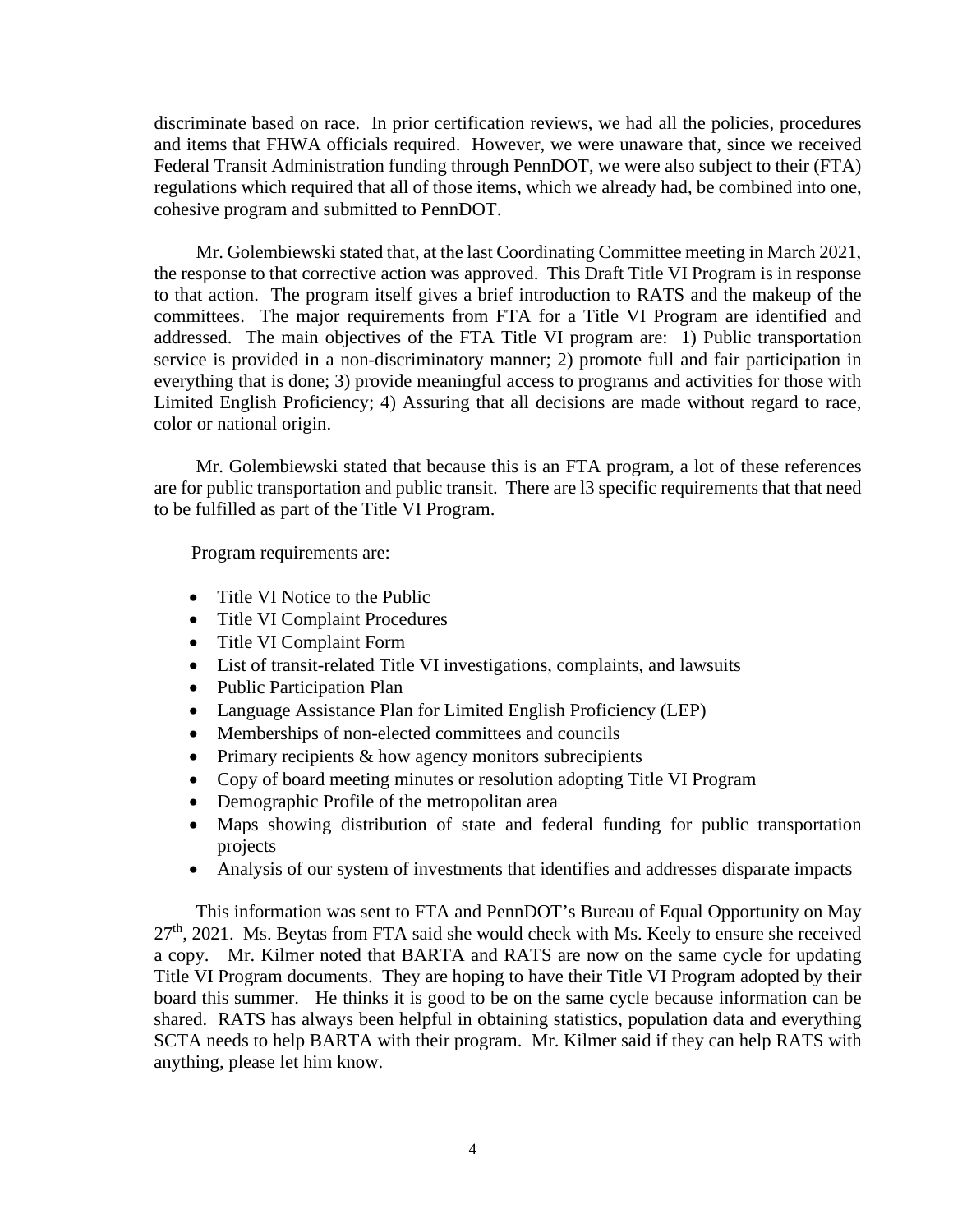Mr. Piper recommended that a conditional approval subject to favorable comments received back from FTA and PennDOT's Bureau of Equal Opportunity should be made today.

MOTION: Mr. Piper made a motion to recommend the Draft Title VI Program to the Coordinating Committee for conditional approval subject to receiving favorable comments from FTA and PennDOT's Bureau of Equal Opportunity. Mr. Kilmer seconded the motion and it passed unanimously.

## 7. UPDATE ON PENNDOT PATHWAYS: DRAFT PLANNING AND ENVIRONMENTAL LINKAGES (PEL) STUDY AND PUBLIC COMMENT PERIOD

Mr. Piper stated that PennDOT is working to put together their Planning and Environmental Linkages Study (PEL) that looks at options for funding transportation infrastructure in the future. The objective of the study is to identify and implement near-term funding solutions that can be used to identify and prepare for long-term funding solutions. The draft study was put together to address the ongoing gap in the funding system and will look at the impacts of how those funding sources may be implemented moving forward.

The study is broken up into eight (8) chapters. They are: 1) Summary including purpose, need, and goals; 2) Background information on PennDOT funding sources and expenditure needs; 3) Compares revenues and expenditures and identifies funding gaps; 4) Looks at previous studies that identified funding options: 5) Greater details on the proposed near and medium term funding options, namely bridge tolling, managed lanes and congestion pricing; 6) Presents near, medium, and long term action plans for addressing the funding gaps; 7) Presents a proposed methodology for analyzing impacts on low-income and minority populations; 8) Presents a framework for considering other potential mitigation strategies should a project proposed under the program be found to have environmental impacts. Mr. Piper said the study itself is fairly large consisting of several hundred pages. Links to both the full study and the extracted executive summary are located on our webpage.

We are now in the middle of a virtual public comment period which is open between April 29, 2021 and June l, 2021 for this study. There was some media attention, and this was circulated through our mail lists and to municipalities. It is important that both members of the committee and members of the public participate in this process because this document is going to guide PennDOT on making recommendations for future funding sources for transportation systems. There are no specific recommendations currently other than identifying the bridge tolling and potentially managed lanes as near-term options. It also looks at the potential for congestion pricing as a medium-term option. Not every option considered may impact every area of the state equally. Tolling and congestion pricing may only impact certain areas. It depends on what is being proposed and where it is being proposed. It is important to get opinions from people across the state included in the results for this study.

Mr. Piper stated that, based on the feedback from this, PennDOT will release the report and use it to make recommendations moving forward for those funding options.

Recently, staff participated in discussions with PennDOT and their consultant staff regarding potential impacts from the proposed tolling of the Lenhartsville Bridge. The environmental work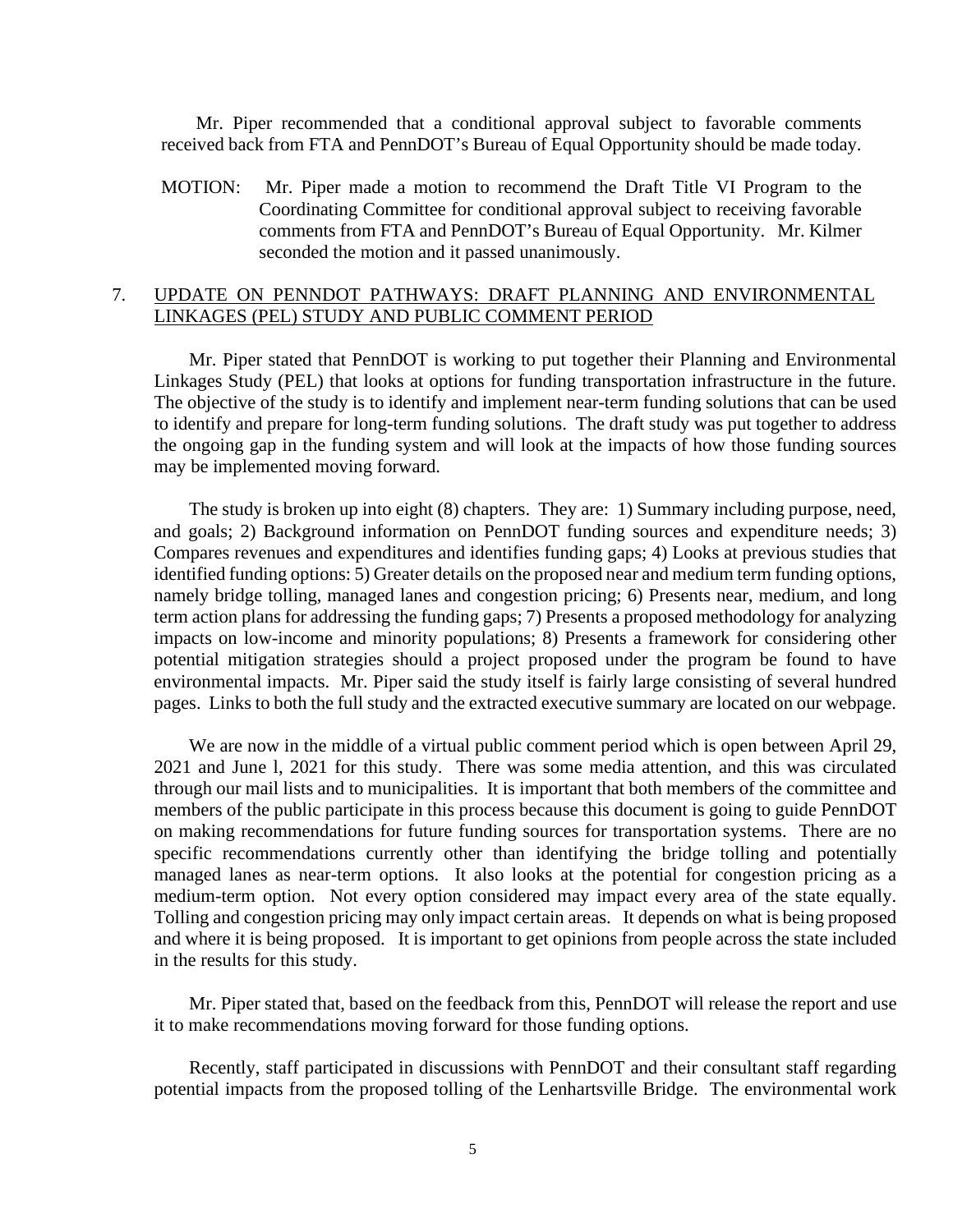for this project is under way now. They are anticipating bringing this back to the public later this spring or summer. This proposal is different because it has the environmental linkage factor included. It will look at two separate things. They are: 1) What are the impacts of traffic being diverted away from the facility and what is the potential for that? And, 2) What are the potential impacts of paying a toll on that highway and what is the impact to minorities or low-income communities?

#### 8. UPDATE ON RATS PARTICIPATION IN REGIONAL FREIGHT PLAN

 Mr. Piper stated that RATS has joined with Lebanon, Lehigh Valley, Lackawanna/Luzerne and NEPA MPOs to put together a proposal to PennDOT for funding to hire a consultant to prepare a regional freight plan. The proposal was put together and was submitted to PennDOT last week. There was no feedback as to whether or not the Department was going to approve that.

## 9. COMMUTER SERVICES UPDATE

Mr. Easteadt stated that Berks County was the winner of the Clash of the Counties and the Clash of the Chambers (large size chambers). That week there were 46 green trips with 585 miles reduced, a quarter ton of CO2 reduced, and \$336 of gasoline money saved. A lot of the trips recorded were related to telework as well as walking. Teleworking has been a bigger impact this past year than it has in the past.

In April, Earth-a-Palooza was held and was centered around Earth Day. This one was focused on getting more reach from our social media outlets. People were participating through social media as well as tracking their green trips.

Mr. Easteadt stated that May is Bike to Work Month and they are having a "Motorless May" event. There was a meeting today regarding the Bike Share RFI to discuss the next steps and to answer questions received about that proposal.

Commuter Services recently connected with MPX 1 and will be surveying their employees. Mr. Easteadt will be doing events with Sweet Street Desserts and Albright College connected with the "Motorless May" event. They are temporarily meeting virtually with Career Link clients regarding their Earn Program. Commuter Services recently connected with Family Promise of Berks which helps 200 homeless families a year. This is a big transportation piece to help people with employment.

Commuter Services is doing a new program with staffing agencies, currently with Gage at their West Reading location. Working with Berks Alliance, surveys have been sent out to Berks County Employers regarding transit and other options for green commuting.

 Mr. Golembiewski stated that Wyomissing Borough is out today painting sharrows on a number of Borough streets. There are two locations where they will be putting in painted bike boxes at busy intersections for bikes to safely navigate those intersections. Wyomissing Borough is the first municipality where there is a full municipal-wide bike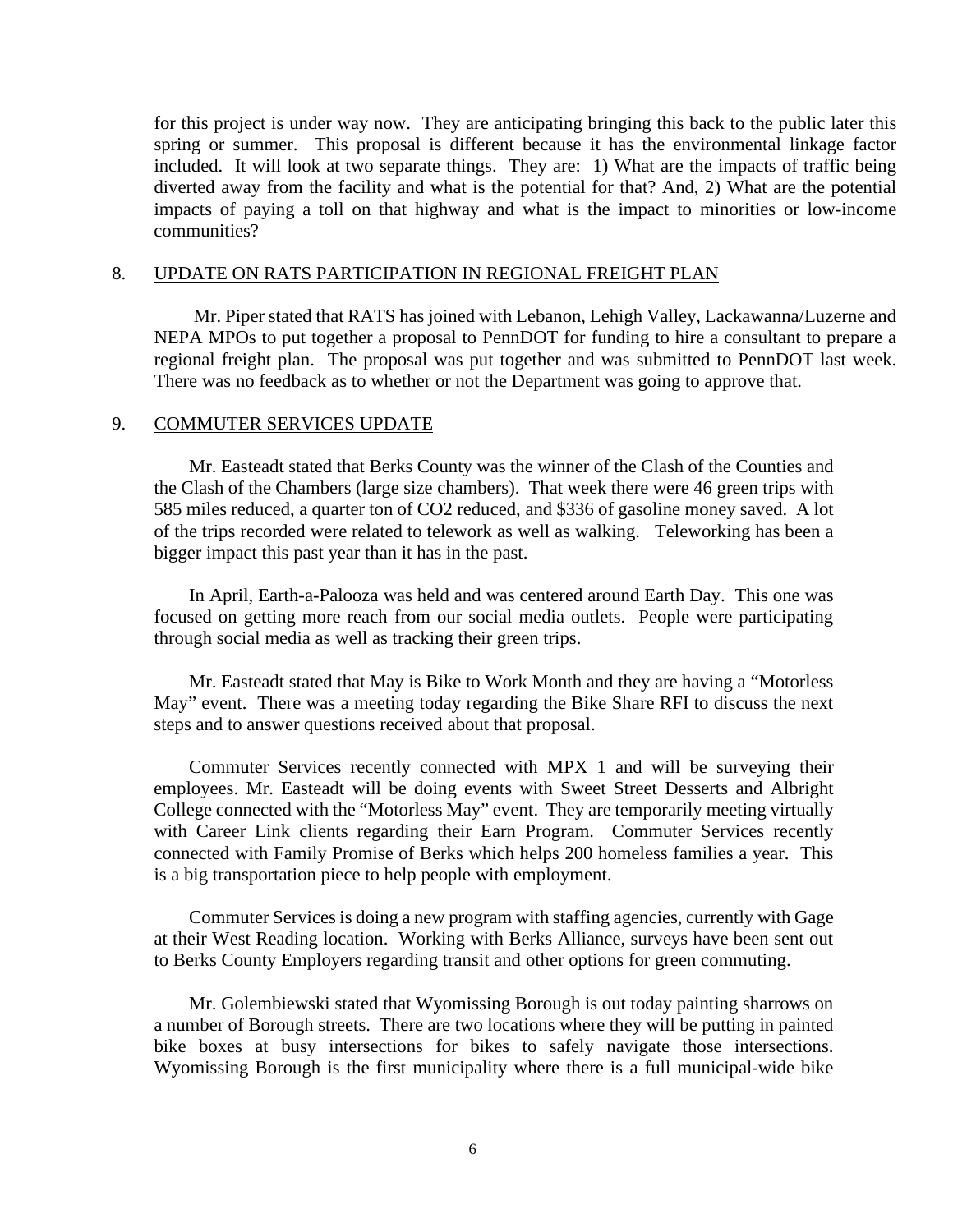network produced and laid down on the streets. Ms. Michelle Bare is the contact person for Wyomissing Borough.

# 10. PENNDOT UPDATE ON HIGHWAY AND BRIDGE PROJECTS

Acting Chairman Vottero gave an update on the Highway and Bridge projects.

Mr. Piper asked if the original design is being changed from the proposal that was initially submitted regarding SR 222-23S - the Long Lane Intersection. Is there an addition of an extra southbound or right turn lane on Long Lane? Acting Chairman Vottero said tweaks were made while working with some of the property owners. He will have to get back to Mr. Piper with an answer to that question.

Mr. Piper stated that the majority of the let dates that are far away in the future for bridges is a biproduct of the funding cut while updating the TIP last year. There were a lot of projects already under contract for Preliminary Engineering. The decision was made that they would continue with the Preliminary Engineering phase in the hope of moving them through the process. Let dates had to be based on when estimated revenues would be available. The intent was to get through the design process and if additional revenues become available from state or federal sources, the designs that are in place can be taken advantage of in order to move forward rather than having the projects start from scratch. Acting Chairman Vottero stated that it is good to have jobs on the table ready to go when funding becomes available.

# 11. OTHER BUSINESS

- Mr. Piper said that PennDOT is doing another survey. They are seeking Pennsylvanians' feedback on the potential introduction of automated vehicles onto Pennsylvania highways. The link to the survey is added into the press release. The purpose of the survey is to try to gauge people's perception on the potential impact of adding automated vehicles as cars, trucks or automated delivery vehicles into the Pennsylvania transportation system.
- Mr. Piper stated that with the proposed federal transportation funding package that is coming out right now, there were requests from our federal congressional representatives for candidate community supported projects, previously known or referred to as earmarked projects. Five projects were recommended in the 9<sup>th</sup> District, which is Congressman Meuser's district and five projects were recommended in the  $6<sup>th</sup>$  District, which is Rep. Chrissy Houlihan's District. The  $4<sup>th</sup>$  Congressional District (Rep. Madelyn Dean) was looked at, but that only represents 6 municipalities along the eastern edge of the county. There are no projects that met the criteria for being ready to go to build within the next  $12-18$  months after potential passage for the  $4<sup>th</sup>$ District. Those 10 projects were submitted and now we need to wait to see if any are included in a final funding package. If they are, that could be more funding coming into the TIP through the earmark process.